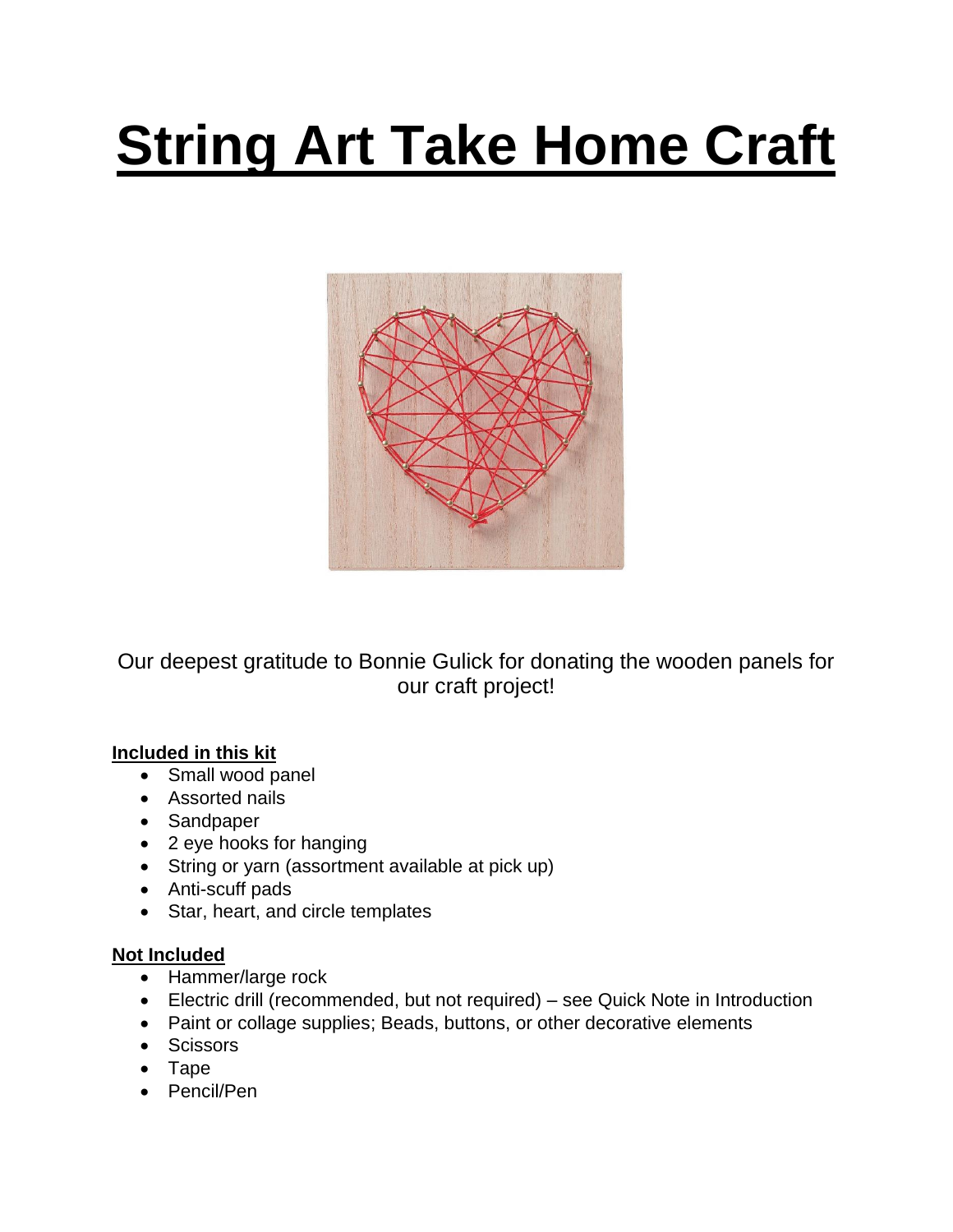## **Introduction**

Creating string art is a fun and easy craft for an evening or weekend. Use the enclosed templates or create your own shapes. Paint or collage the base to add a personal touch. Make it yours! This craft can easily be scaled up for larger projects.

**Quick Note**: Predrilling the holes makes the process faster and easier, but it is not required. If predrilling, use a bit that is one size SMALLER than the nail.

#### **Safety: Please exercise caution when using a drill and/or hammer. Protect your eyes and mind your fingers!**

### **Instructions**

1. Gather your supplies.



- 2. Prepare the wood panel by sanding any rough spots. If desired, paint or collage the panel before starting the nail process.
- 3. Once piece is prepared and dry, place your template in your preferred location. If you're worried about the paper slipping, use a small piece of tape to secure the template.
	- a. Try one of the enclosed templates or create your own design. Any shape can be used or just create a random pattern.
	- b. You can also use a pencil or pen to mark out where you want the nails with or without the template.
- 4. Start drilling or hammering nails around the outside of the template, if using. If you use a drill, you won't really need to use a hammer. Something small and solid (like a rock or piece of wood) can help push the nails into the predrilled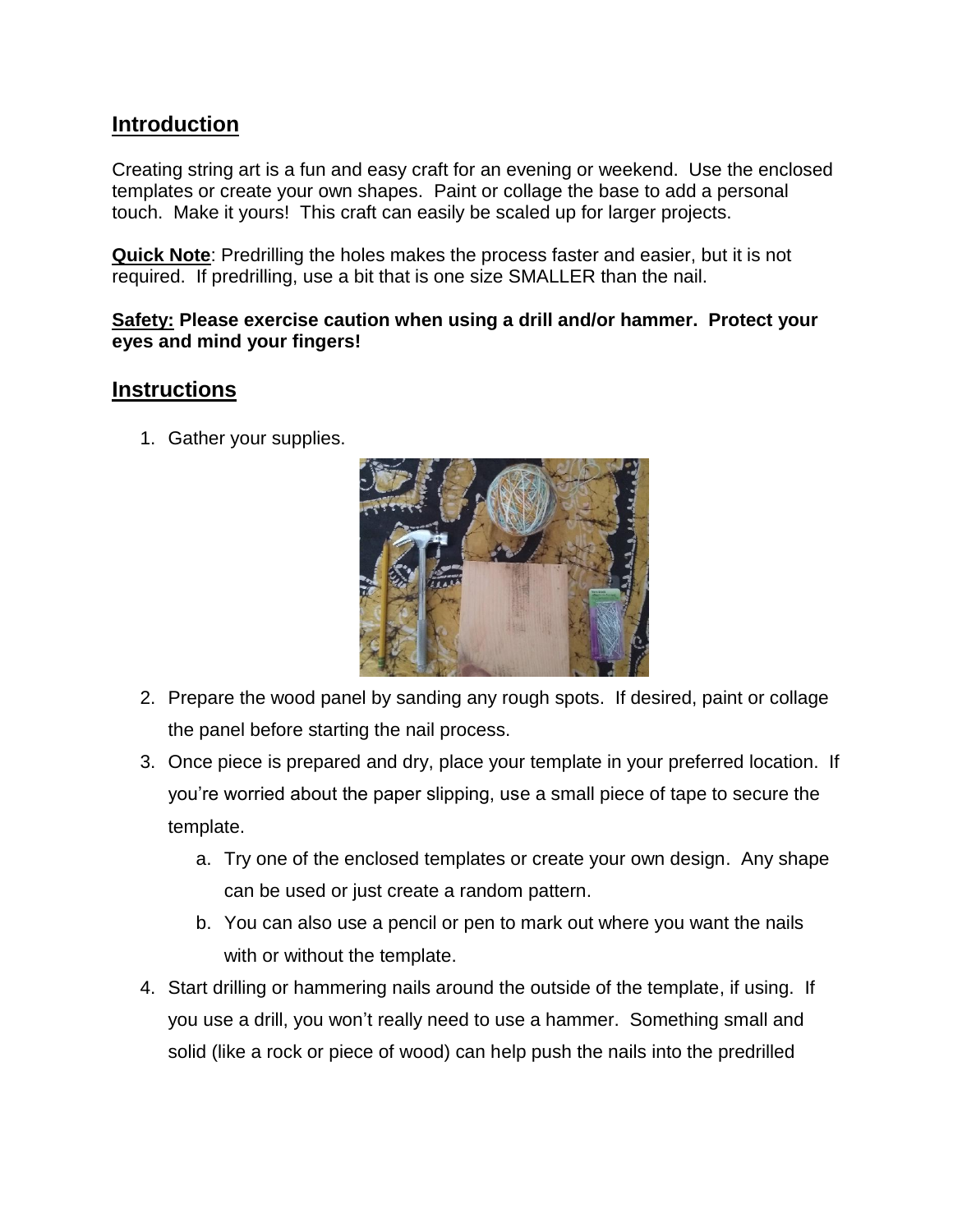holes. TAKE CARE NOT TO GO THROUGH THE BACK OF THE PANEL. And, of course, please be careful when using tools.



- a. If desired, you can drill or hammer through the paper (and pull it away when you're done).
- b. For a negative space effect, add nails around the perimeter of the panel in addition to the template shape.
- 5. For a tidy look, space nails evenly around the template ( $\frac{1}{4}$  to  $\frac{1}{2}$  inch apart). Use a ruler for a straight line, if you'd like. If your nails are not perfectly placed, don't worry; your finished piece will look more folky. Here is an example:



- 6. Once all nails are in place, brush or blow off any sawdust.
- 7. Using the string, tie a double knot around one of the nails.

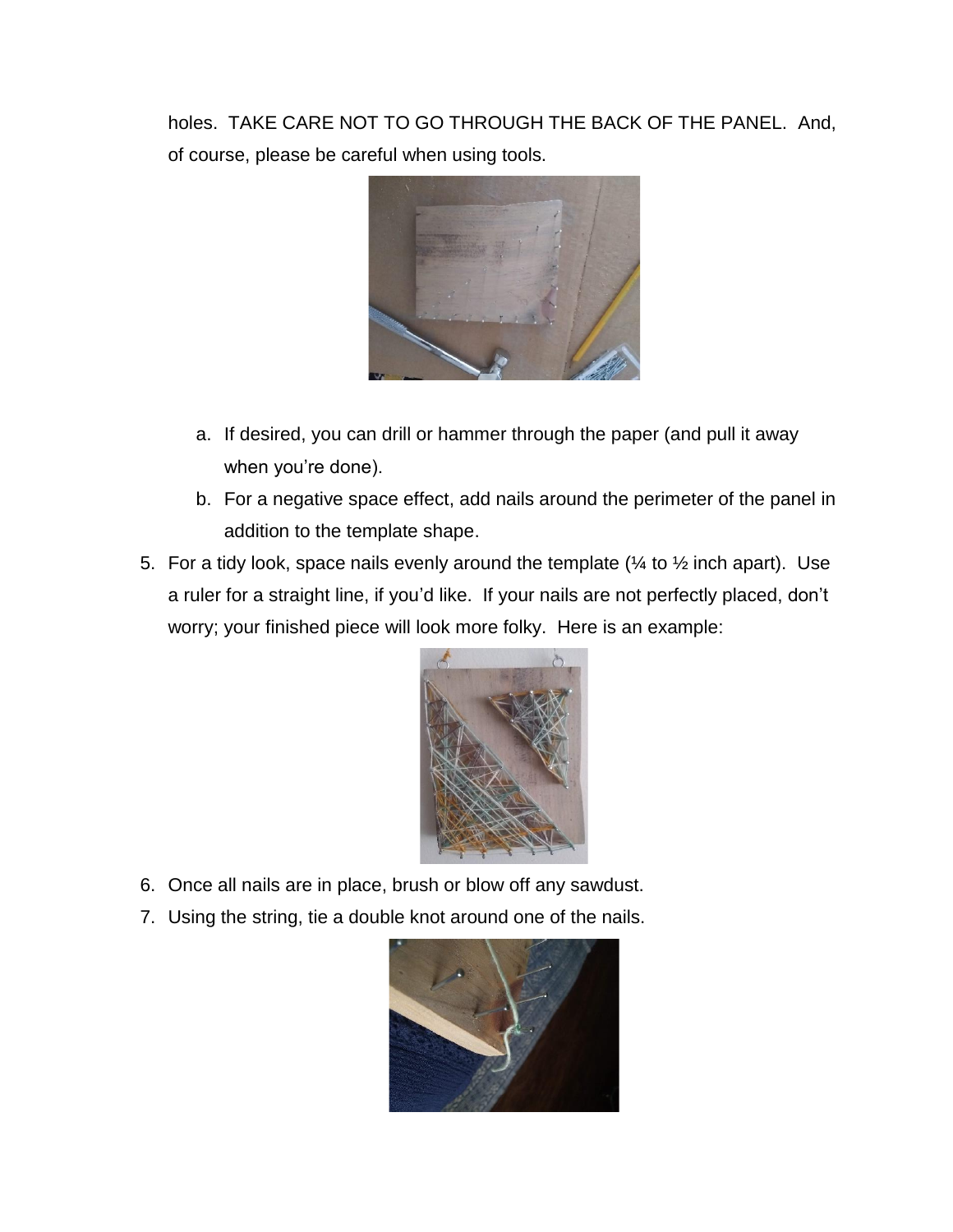8. Start weaving the string around and through the nails, keeping the string taut. You may have to keep a finger on the top of the nail to keep the string from slipping over the nail head. It may take a few tries to figure out the right tension.



- a. For a tidier look, follow a consistent pattern (see image 1). For an abstract look, follow a random pattern.
- b. For a more defined shape, wrap the outline of the shape (see image 2).
- c. For a negative image effect, use the perimeter nails and the outline of the template shape. Do not fill the middle of the shape (see image 3)
- 9. Keep going until desired effect is reached. For a dense look, push string down as you work through the nails, creating more layers. Use a fork to push the string down the nail, if that helps.
- 10.Once you've reached the desired effect, tie off the string around one of the nails using a double knot. Trim off any excess string from the knots.
- 11.If you're worried about the piece scratching your wall or your nails went through the back of the panel, attach anti-scuff pads to the back side.